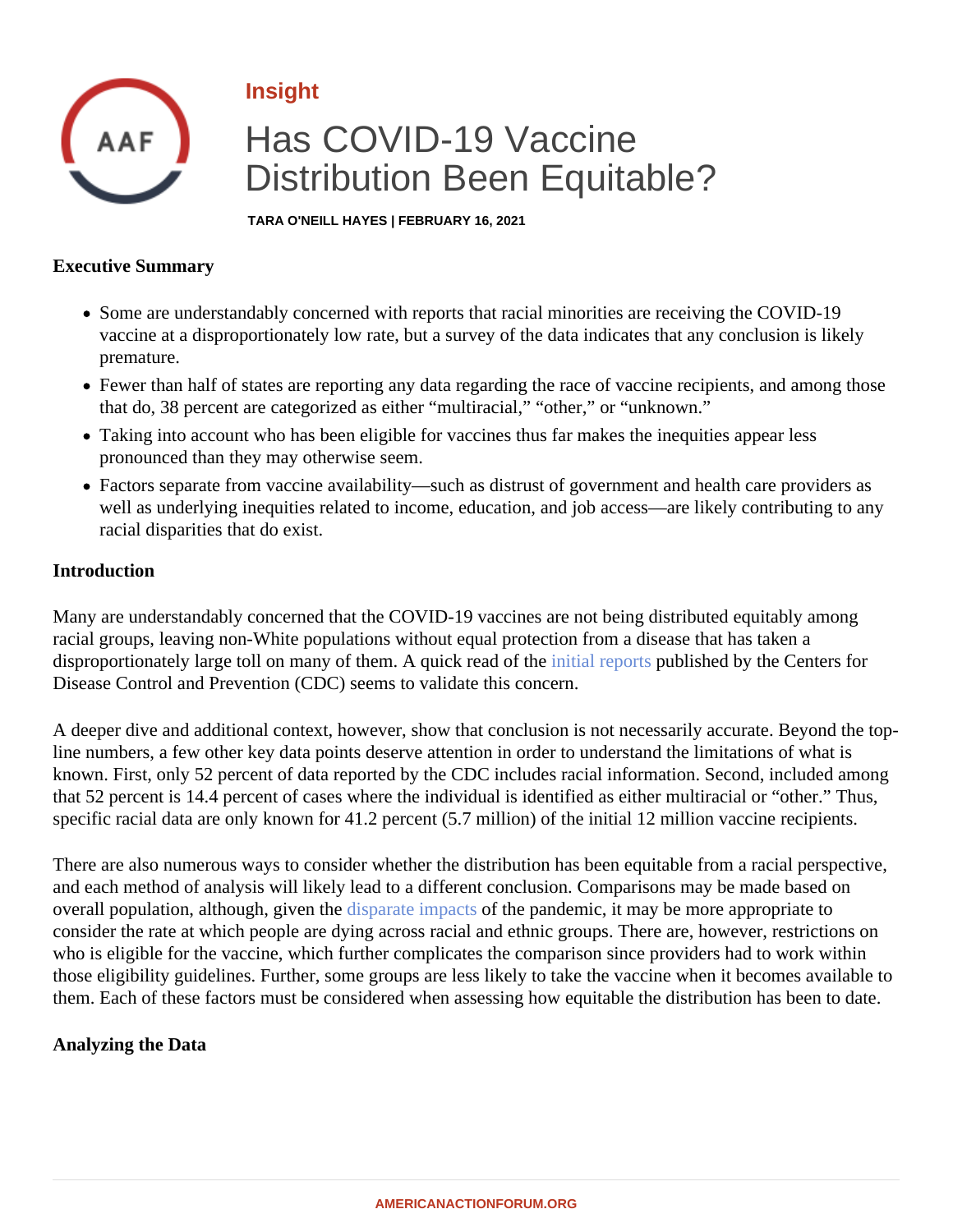<span id="page-1-0"></span>Vaccine Distribution Relative to Overall Population

According to the data available, only 11.5 percent of vaccine recipients were Hispanic/Latino and just 5.4 percent were non-Hispanic Black, despite accounting for 18.5 and 12.5 percent of the population, respectively [\[1\]](#page-5-0)

Non-Hispanic White individuals, however, do not appear to have received a disproportionately large share of the vaccines, accounting for 60.4 percent of vaccines and making up 60.1 percent of the p[opu](#page-5-0)lation. Hispanic Asians have similarly received a roughly equal share of vaccines (6.0 percent) relative to their share of the population (5.8 perce[nt\).](#page-5-0) Non-Hispanic Native Hawaiians and Other Pacific Islanders have received 0.3 percent of the shots and account for 0.2 percent of the pop[ulat](#page-6-0)ion.

Non-Hispanic American Indians and Alaska Natives (AI/AN), on the other hand, seem to be doing disproportionately well, having received 2.0 percent of vaccines while accounting for just 0.7 percent of the population<sup>[5]</sup>

Vaccine Distribution Relative to Deaths Rather Than Population

Given the disparate impacts the virus has had, a more appropriate consideration may be a comparison of death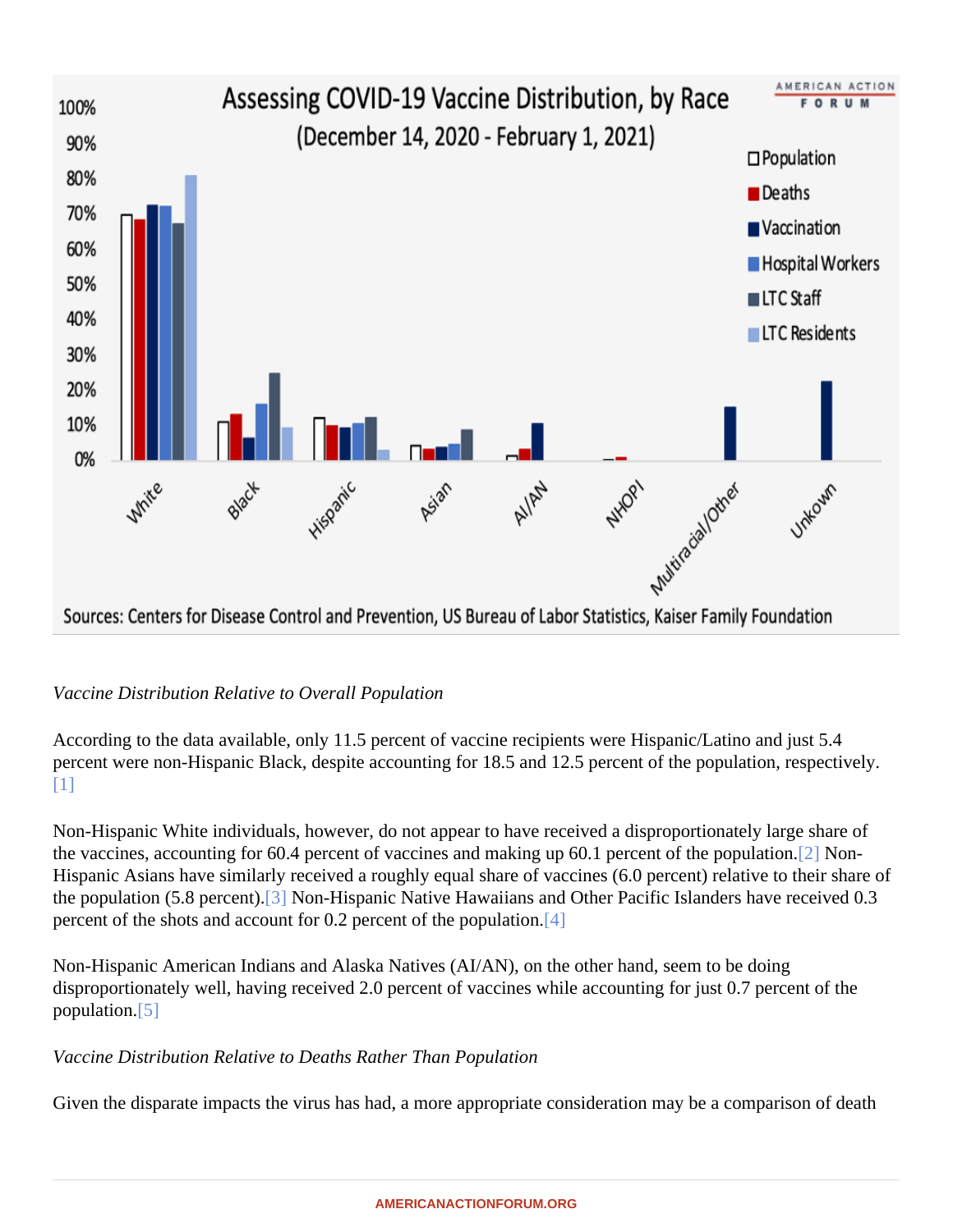<span id="page-2-0"></span>rates by race, particularly after accounting for the expected risk of those who died. The value of the vaccine is arguably higher for those more likely to contract and die from the disease. The age adjustment calculation factors in a person's age to more accurately determine their expected risk of death, providing a more equitable comparison of death rates since, all else being equal, age has been shown to be the greatest risk factor for th virus. For those groups below with a significantly higher age-adjusted death rate than unadjusted, it is becaus those who died were much younger than what would have been expected based on their age alone.

Hispanic/Latino individuals account for 18.1 percent of all deaths, roughly equal to their share of the population; yet when adjusting for age, the Hispanic death toll rises to 38.1 [per](#page-6-0)dent. Hispanic Blacks have died from COVID-19 at the highest rates relative to their share of the population, at 14.9 percent, rising 23.6 percent when age-adjus[ted](#page-6-0). Non-Hispanic Whites account for 61.3 percent of all deaths, but just 29.7 percent after adjusting for add. From this perspective, it is understandable why some are concerned with the reported low vaccination rates among Black and Hispanic populations.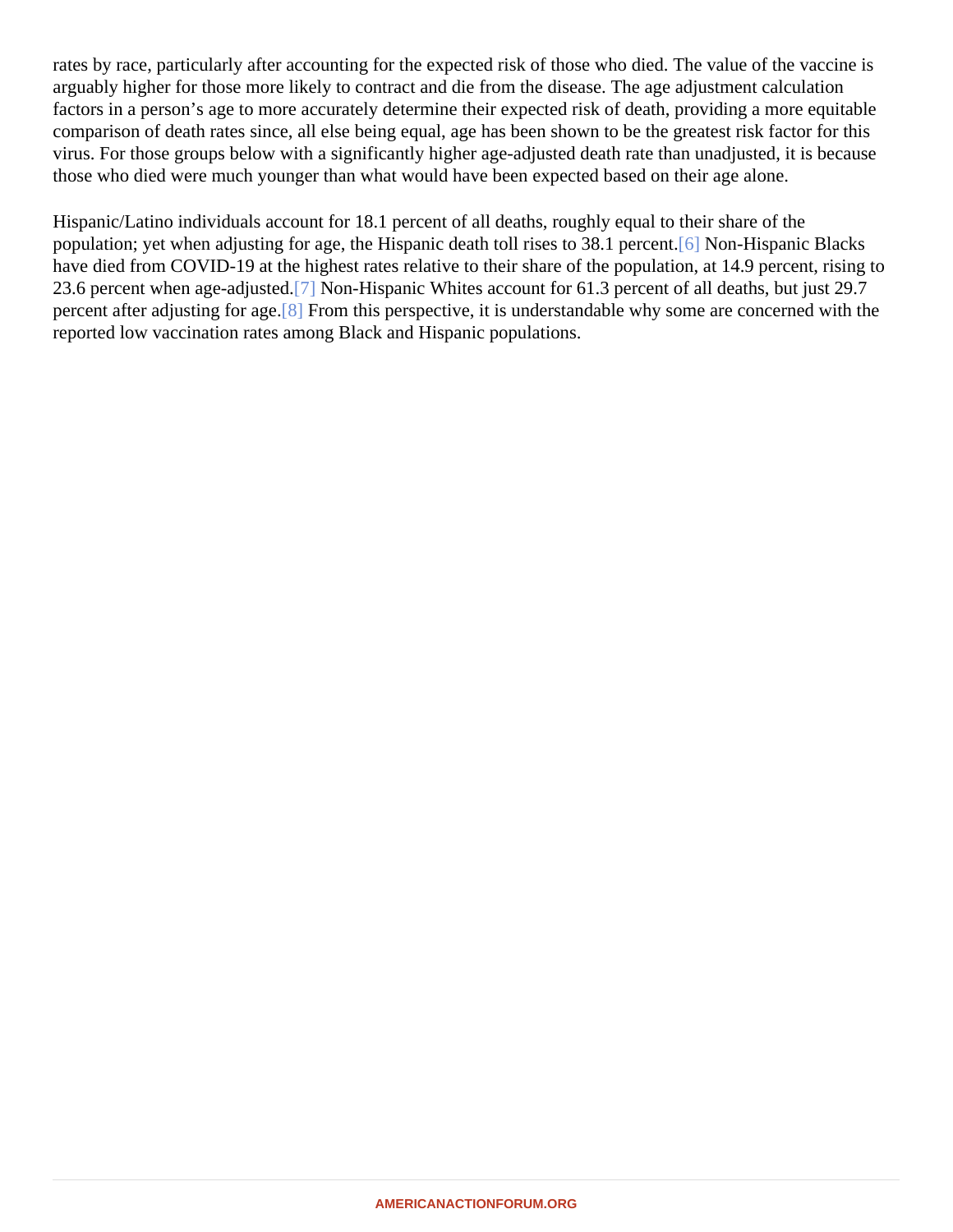**Source: CDCNational Center for Health Statistics** 

Vaccine Distribution Relative to Eligibility

One must also consider who was eligible for the vaccine when assessing the equitable distribution of the vaccine. The first individuals ligible for the vaccine, at the direction of the CDC, were health care workers (particularly those directly caring for COVID-19 patients) and staff and residents of long-term care (LTC) facilities. This prioritization was based on the fact that health care workers directly exposed to COVID-19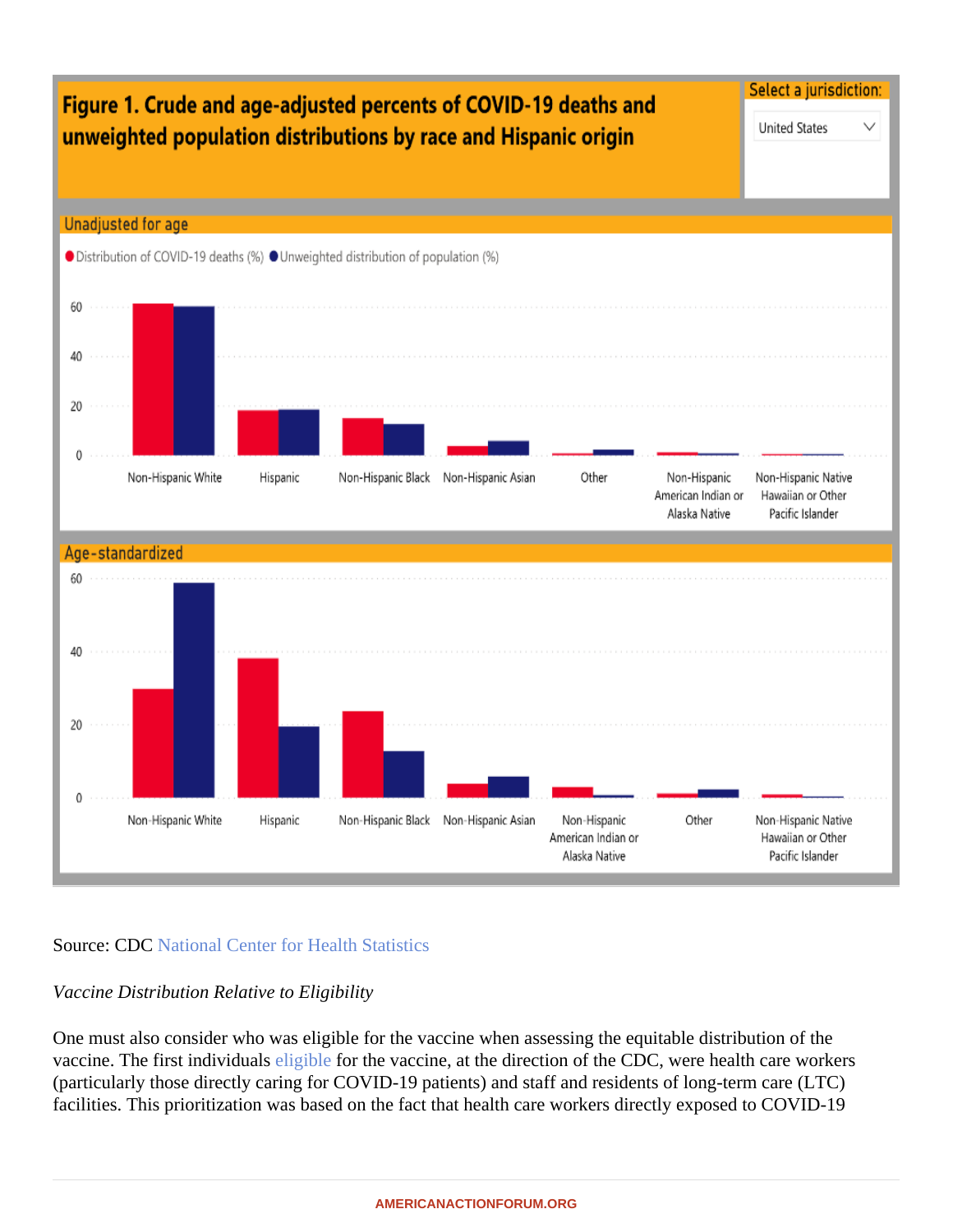<span id="page-4-0"></span>patients were at great risk of contracting the virus themselves and the United States was already experiencing shortage of care providers; minimizing deaths requires maximizing the number of doctors and nurses providir care to the sick. LTC residents and staff were also prioritized be ause cent of deaths thus far have been among such individuals, putting them in the highest risk category. Some states chose to expand eligibility beyond the guidance from CDC, so there was some variation from these two categories, but it was relatively minimal; Florida and Texas allowed individuals aged 65 or older to receive vaccines from [the](#page-6-0) start.

Data show that hospital workers, LTC care staff, and LTC residents are disproportionately White, accounting for 72.3 percent of hospital workers, 67.2 percent of LTC staff, and, according to the latest estimates (from 2009-2011), 81 percent of LTC residents. Further, 55 percent of vaccinated individuals were aged 50 or older, and Whites make up 81.6 percent of that popul[ation](#page-6-0).

Hispanic individuals make up a relatively low share of hospital workers, LTC staff, and LTC residents (relative to their share of the population) at 10.6 percent, 12.1 percent, and 3.0 percent, res[pect](#page-6-0)ively.

Blacks make up a somewhat higher share of hospital workers (15.9 percent) and significantly higher share LT staff (24.7 [perc](#page-6-0)ent), but a less than proportionate share of LTC residents (9.4 percent).

Asians account for a relatively high share of hospital workers (8.8 percent), but a relatively low share of LTC staff (4.7 percent); data regarding Asian LTC residents is not readily av[ailab](#page-6-0)le.

Data on these professional and residential populations were not available for other racial and ethnic groups.

Additional Data and Factors to Consider

Analysis from the Kaiser Family Foundation provideste-by-state dat with an additional 2 weeks of information, but this set continues to be missing roughly half the data: Only 23 states reported the race of vaccine recipients. Based on these data, as of February 1, White individuals have received 72.7 percent of vaccines, Blacks 6.5 percent, Hispanics 9.4 percent, Asians 3.6 percent, American Indians and Alaska Natives 10.5 percent, and those classified as multiracial or other account for 15.2 percent, while the race of 22.5 perc of individuals is unknown, as shown in the chart above. These data indicate Whites, Blacks, and AI/AN have increased their share of the vaccines administered, while Hispanics and Asians are losing ground as time goe on. A slightly greater share is listed as multiracial or "other," however, continuing to make it difficult to know the true distribution.

Finally, it is important to also recognize that part of the disparity among certain populations is likely a result of some individuals refusing to take a vaccine that was made available to them. In these cases, the problem is c of [public trus](�� h t t p s : / / p r o c e e d i n g s . m e d . u c l a . e d u / w p - c o n t e n t / u p l o a d s / 2 0 2 0 / 0 6 / W e l l s - A 2 0 0 4 2 1 L W - r k o - W e l l s - L i n d s a y - M . D . - B L M - f o r m a t t e d . p d f)trather than inequitable access. Surveys over the past year have continuously shown that Black and Hispanic individuals are much more hesitant to take the vaccines than White individuals, [as sh](�� h t t p s : / / w w w . k f f . o r g / c o r o n a v i r u s - c o v i d - 1 9 / d a s h b o a r d / k f f - c o v i d - 1 9 - v a c c i n e - m o n i t o r /)own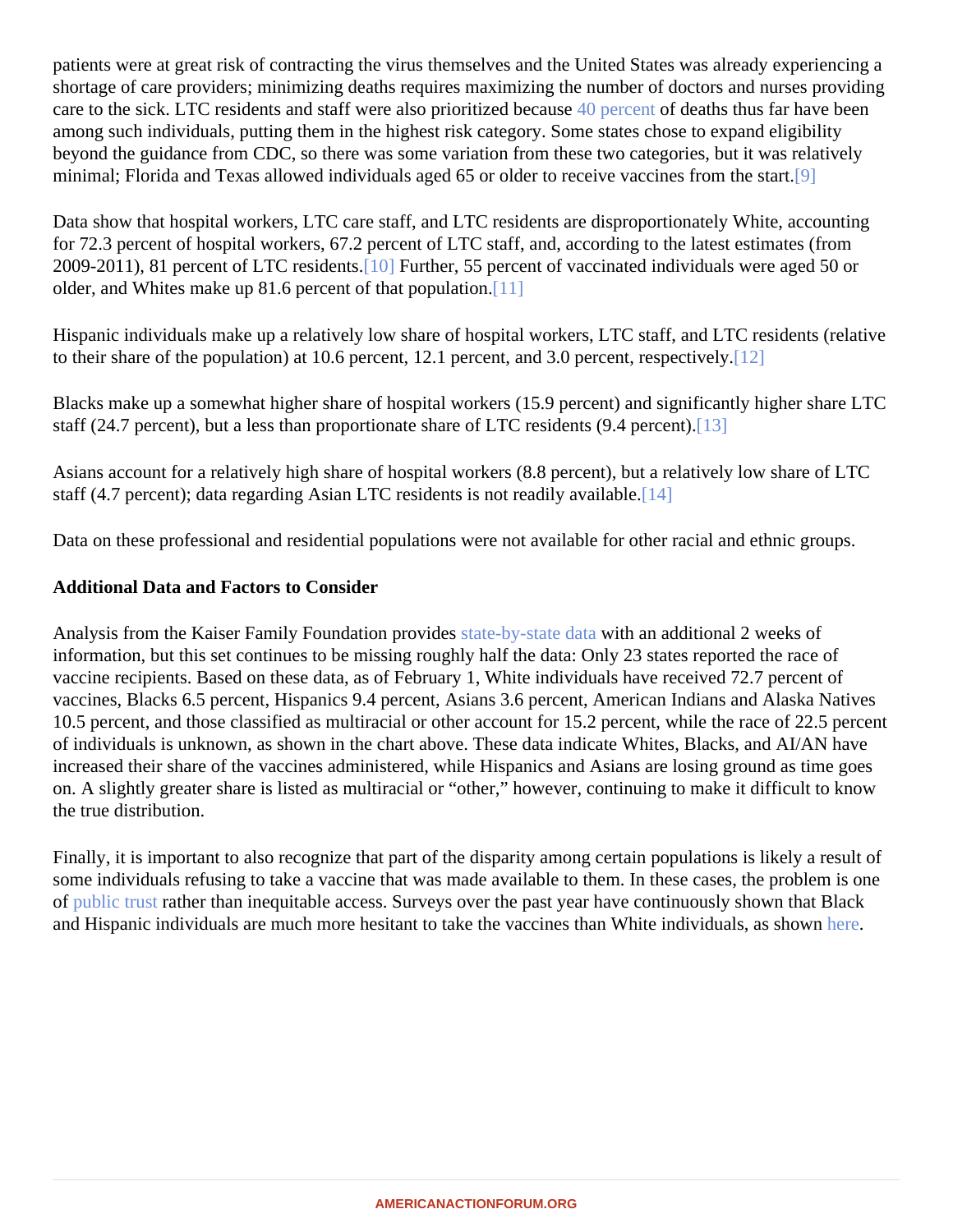<span id="page-5-0"></span>Aside from hesitancy, there are also logistical challenges that may be hindering individuals' ability to receive a vaccine. For example, in many locations, individuals must obtain an appointment to receive a vaccine and the only way to do so is through amiline schedulingite. While this reliance on technology can present challenges for many, particularly elderly individuals, it creates an even more challenging if not insurmountable barrier if a individual does not havaccess to the internet hich is more likely for non-White individuals. Further, it has been reported that many of the sites and available in English which creates a hurdle for those for whom English is not theifirst languagewho, again, are more likely non-White.

#### What the Vaccine Data Do Reveal: Underlying Inequities

It is worth noting that although this combination of datasets can be used to make the case that the vaccine distribution has not necessarily been egregiously inequitable given who was eligible, it does reveal underlying inequities that have led to fewer non-White individuals being in such eligible groups. While elderly Black, Asian, and Hispanic individuals may be more likely to live with family in their later years as a result of cultural differences, it is also likely that more LTC residents are White beca[use th](�� h t t p s : / / w w w . a m e r i c a n a c t i o n f o r u m . o r g / r e s e a r c h / t h e - b a l l o o n i n g - c o s t s - o f - l o n g - t e r m - c a r e /)e quite high and many non-White individuals cannot afford such care, reflecting income inequalities. The low rates of Hispanic [doctors](�� h t t p s : / / w w w . a a m c . o r g / d a t a - r e p o r t s / w o r k f o r c e / i n t e r a c t i v e - d a t a / f i g u r e - 1 8 - p e r c e n t a g e - a l l - a c t i v e - p h y s i c i a n s - r a c e / e t h n i c i t y - 2 0 1 8) and nurses reflect wacceptance rates such individuals to medical and nursing schools, whether becauseof bias or bucational disparitiers primary and secondary school.

### **Conclusion**

Accusations of widespread inequitable vaccine distribution are difficult to verify based on the limited available data. The data do indicate lower vaccination rates for Black and Hispanic Americans, but with known racial dat for only two-fifths of vaccine recipients, conclusions are difficult to draw. Data suggest White Americans have received vaccines in proportion with their share of the population, deaths, and eligible groups. When analyzin just those populations who were initially eligible for the vaccine—hospital workers directly caring for COVID-19 patients and LTC residents and staff—Whites appear to have been vaccinated at a rate lower than what would be expected.

That said, the data regarding who was eligible arguably reveals underlying racial inequities regarding income and access to higher education and well-paying jobs.

Some may argue that the wrong groups were prioritized, and there may be validity to those arguments when considering who has been most impacted by the virus. Going forward, priorities may need to be reconsidered order to address any existing inequities or to prevent future inequities.

[\[1\]](#page-1-0) [https://www.cdc.gov/mmwr/volumes/70/wr/pdfs/mm7005e1-H](�� h t t p s : / / w w w . c d c . g o v / m m w r / v o l u m e s / 7 0 / w r / p d f s / m m 7 0 0 5 e 1 - H . p d f).pdf [https://www.census.gov/data/tables/time-series/demo/popest/2010s-national-de](�� h t t p s : / / w w w . c e n s u s . g o v / d a t a / t a b l e s / t i m e - s e r i e s / d e m o / p o p e s t / 2 0 1 0 s - n a t i o n a l - d e t a i l . h t m l)tail.html

[\[2\]](#page-1-0) [https://www.cdc.gov/mmwr/volumes/70/wr/pdfs/mm7005e1-H](�� h t t p s : / / w w w . c d c . g o v / m m w r / v o l u m e s / 7 0 / w r / p d f s / m m 7 0 0 5 e 1 - H . p d f).pdf [https://www.census.gov/data/tables/time-series/demo/popest/2010s-national-de](�� h t t p s : / / w w w . c e n s u s . g o v / d a t a / t a b l e s / t i m e - s e r i e s / d e m o / p o p e s t / 2 0 1 0 s - n a t i o n a l - d e t a i l . h t m l)tail.html

[\[3\]](#page-1-0) [https://www.cdc.gov/mmwr/volumes/70/wr/pdfs/mm7005e1-H](�� h t t p s : / / w w w . c d c . g o v / m m w r / v o l u m e s / 7 0 / w r / p d f s / m m 7 0 0 5 e 1 - H . p d f).pdf [https://www.census.gov/data/tables/time-series/demo/popest/2010s-national-de](�� h t t p s : / / w w w . c e n s u s . g o v / d a t a / t a b l e s / t i m e - s e r i e s / d e m o / p o p e s t / 2 0 1 0 s - n a t i o n a l - d e t a i l . h t m l)tail.html